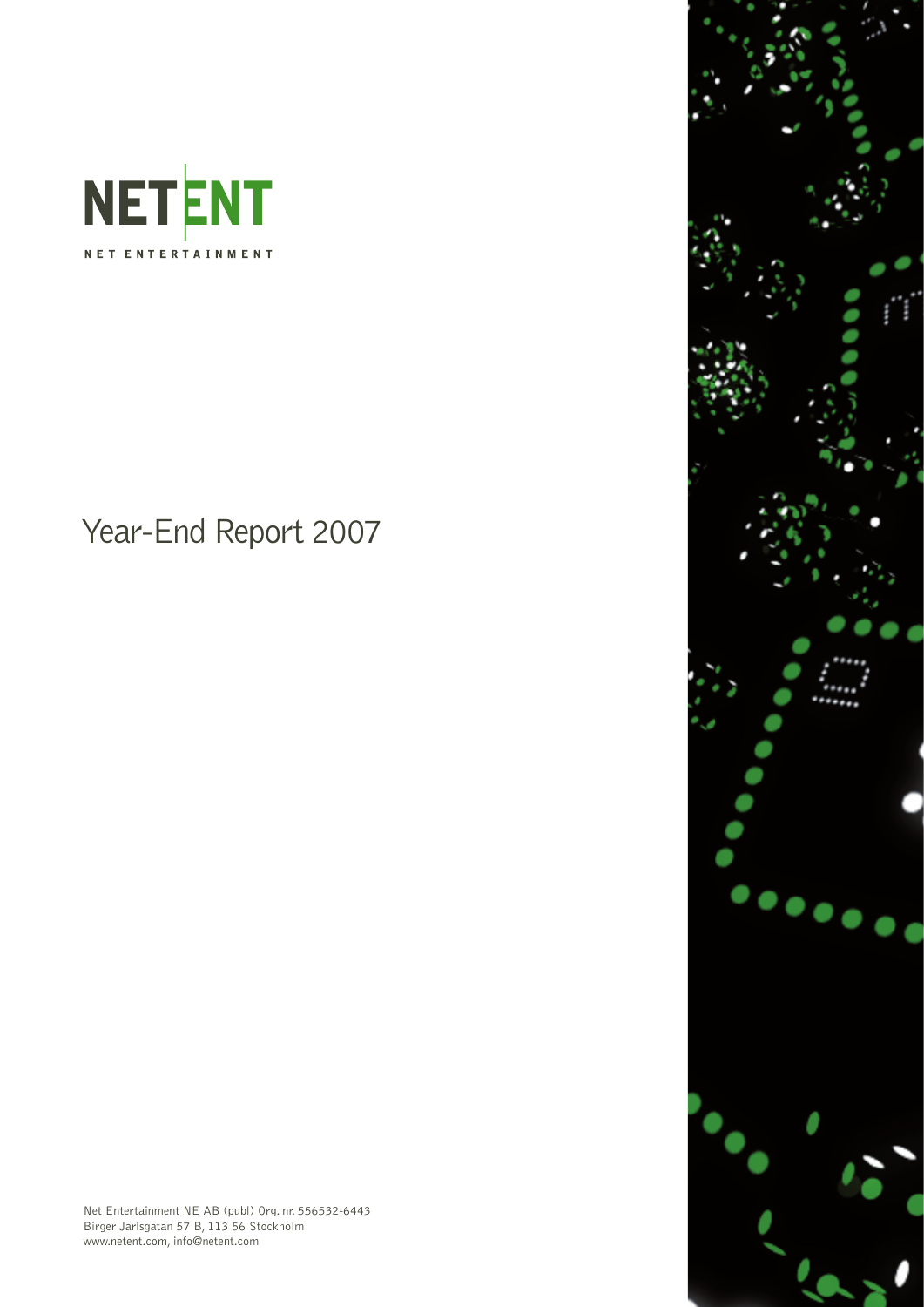# Net Entertainment NE AB (publ)

## Net Entertainment year-end financial report 2007

## January - December 2007

- Net sales increased by 32.2% to SEK 132.0 (99.8) million
- Result after taxes increased by 61% to SEK 45.9 (28.5) million
- Net profit margin 34.8% (28.5%)
- Profit per share SEK 1.16 (0.72)
- 18 new CasinoModule™ license agreements signed

### October – December 2007

- Net sales increased by 17.1% to SEK 36.3 (31.0) million
- Result after taxes increased by 35% to SEK 13.8 (10.2) million
- Net profit margin 38.0% (33.0%)
- Profit per share SEK 0.35 (0.26)
- 5 new CasinoModule™ license agreements signed

### **Other**

- Proposed dividends of SEK 0.75 (0.25) per share
- Decision made to apply for listing at OMX Exchange Stockholm, Small Cap

## Comments from Johan Öhman, CEO

"Net Entertainment's Q4 development was good, and net sales increased 12.5% compared to Q3. The 32.4% total net sales increase for 2007 should be compared with an average 23% increase for European online gaming<sup>1</sup>. Successful product development and continued strong market growth are major reasons for our success. Incoming orders continue to pour in, and we signed five new CasinoModule™ license agreements during Q4, for a total of 18 in 2007.

During 2007 we gradually reduced our dependency on consultants through a successful recruiting program. We hired 14 new staff, mostly to the technical department, which allowed us to increase development and produce more advanced games. We issued four product releases in 2007 with 23 new unique games (43 including variations), which gives us a major competitive advantage. Net Entertainment is established as a major player in online gaming – a position that we will continue to strengthen through our accelerated development rate and broad product portfolio. As a step in this direction, we are preparing to start development in the Ukraine during Q1 2008.

During Q4 2007, Net Entertainment divested its subsidiary Feliz Europa in Costa Rica and gathered all commercial-oriented operations into Net Entertainment Malta Ltd. Hosting will continue to be offered in Costa Rica through our company in Malta.

The online gaming market is predicted to continue to grow positively, which benefits us through the organic growth of our current licensees. I believe that we are also better equipped than ever to win new strategic deals and thereby further reduce our dependency on existing customers."

<sup>1)</sup> Global Betting and Gaming Consultants, 15 Jan 2008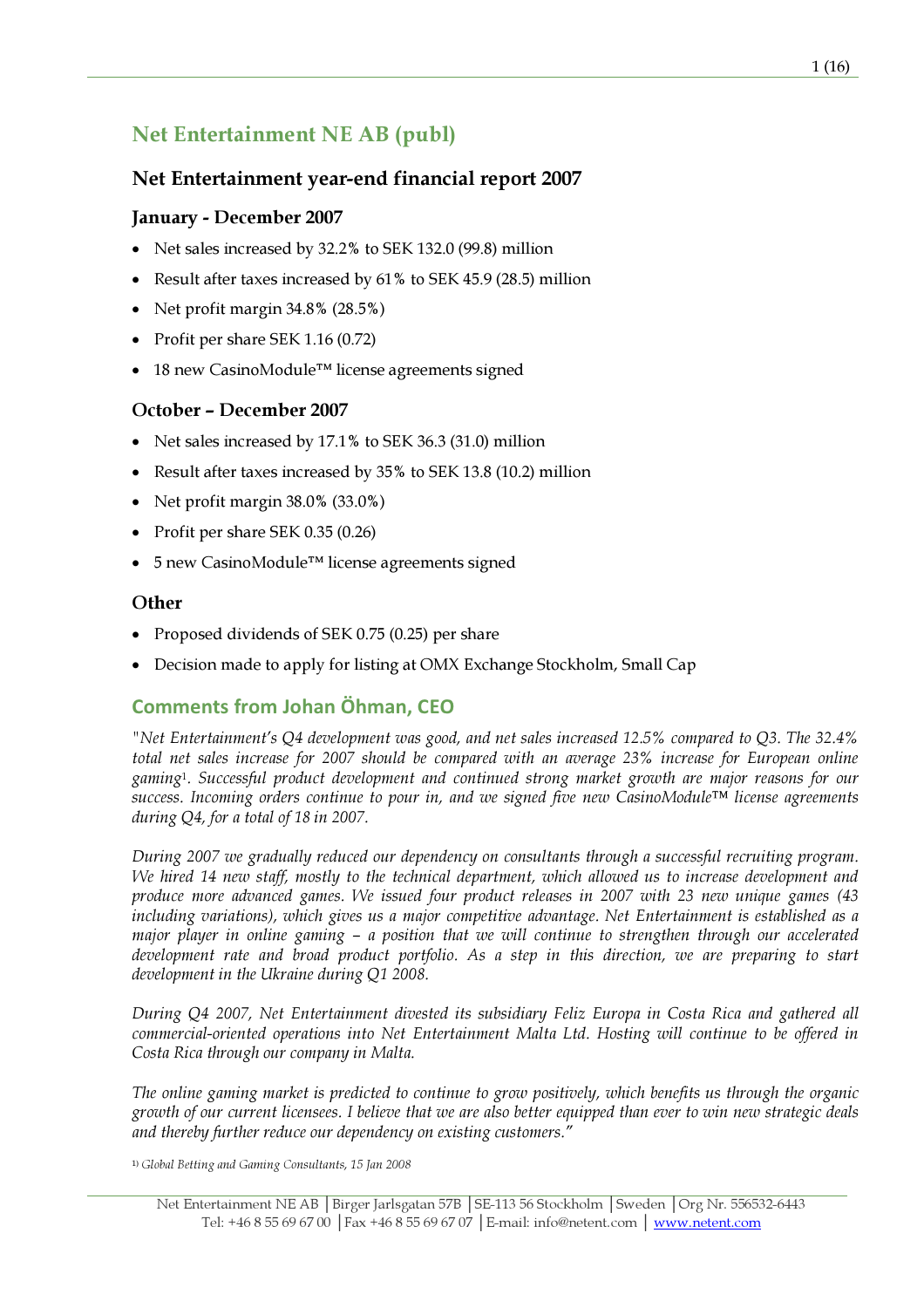### About Net Entertainment

Net Entertainment NE AB (Parent company with corporate identification number 556532-6443) and its subsidiary Net Entertainment Malta Ltd (together, the Group) is a leading supplier of digitally distributed software. The company was established in 1996 and has a customer base of more than 50 international gaming companies. Revenues consist of royalties based on income generated with the company's products as well as other sales revenues. Net Entertainment is a pure development company and therefore does not operate any gaming sites of its own. The company is internationally recognized as a vendor of innovative, high quality products and services.

The Group has its head office in Stockholm where all technical development is undertaken, and an office in Malta where all commercial operations including sales, marketing and product management is conducted.

The parent company has been listed on Nordic Growth Market (NGM) Equity since April 5, 2007. The Board of Directors has decided to apply for listing at OMX Exchange Stockholm, Small Cap during 2008.

### Developments during Q4 2007

Net sales for Q4 2007 increased to SEK 36.3 (31.0) million, a 17.1% rise compared to Q4 2006. Operating profit rose to SEK 15.2 (12.6) million, which resulted in an operating margin of 41.9% (40.8%). During the quarter, five new CasinoModule™ license agreements were signed.

Net Entertainment repaid the remaining SEK 4.7 million of a loan from its previous parent company Betsson. Net Entertainment is now completely debt-free.



#### Sales trend for 2006 & 2007:

Licensing revenues for Q4 2007 increased due to good market growth that benefited most of our licensees. Two very well-received product releases containing 8 new games were issued in Q4. Our focus on games with high entertainment value has been a successful strategy that is reflected in the licensing revenues. The company signed five new agreements in Q4 that generated revenues in the form of setup fees.

The model for calculating capitalised time has been reworked during Q4 to better reflect the organisation's actual working methods. As a result, more development time was capitalised compared to previous periods. The management team has also evaluated the financial length of life for the gaming platforms. Against the background of the existing and expected market and the competitive situation, they have determined that it is difficult to motivate a 5 year depreciation period, so it will be shortened to 3 years starting 1 January 2008. The new assessment does not cause a write-down requirement for existing platforms in addition to the regular planned depreciation.

During the quarter, four new casinos were launched that will generate licensing revenues in the future.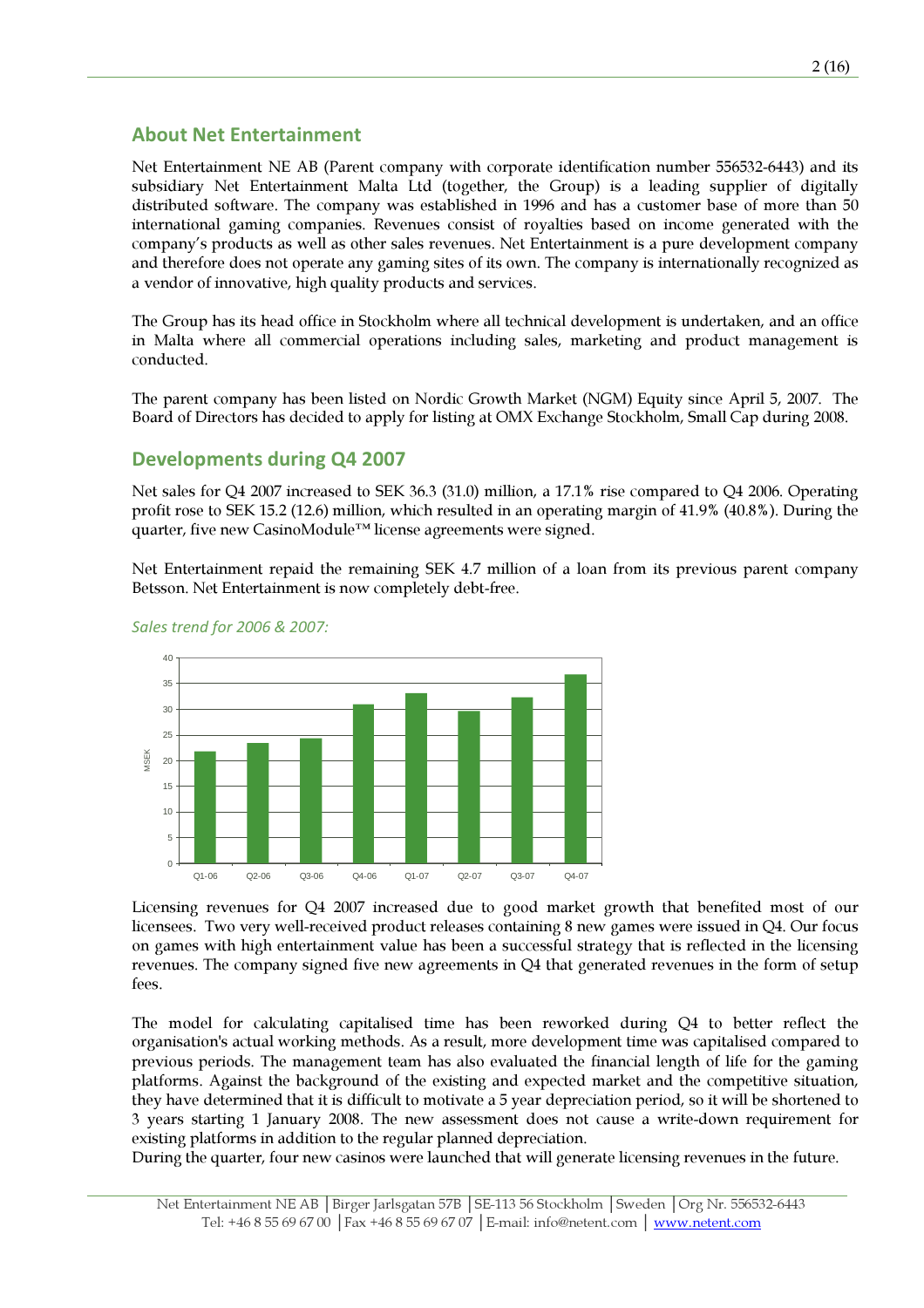#### The market

The market for online gaming has grown strongly during past years and global sales for internet gaming are expected to exceed USD 16 billion in 2008. In the next few years, Europe is expected to represent more than 50% of total gaming revenues and grow by 15-20% annually, making it by far the largest gaming market.<sup>2</sup>

Net Entertainment views the conditions for continued market expansion as good. The market for online gaming is maturing and resulting in consolidations and increased competition between operators. This means that the long-term market will be dominated by fewer players, which will increase demand for "best-of-breed" solutions. Online operators continue to add new products, making them more and more like gaming portals. This attracts new players while increasing revenues from existing customers through cross-sales. All in all, this development benefits Net Entertainment and the company means to take an active role in market restructuring.

Net Entertainment's customers are mainly sport betting sites, where the average end users are 25-35 yearold males. Meanwhile the percentage of women is gradually increasing due to changes in operator positioning and marketing focus<sup>3</sup>. In addition, Net Entertainment has signed agreements with several operators who primarily target women (e.g. bingo sites). The company works actively to develop games geared toward various types of players – a very successful strategy.

Legal developments within the EU provide increasing business opportunities for Net Entertainment's customers. The European Court of Justice continues to act against state gaming monopolies, and the company believes gaming markets will be regulated in the long term. This will open new opportunities for the market operators, while introducing new requirements. Net Entertainment is well equipped for this development. For instance, CasinoModule™ already supports the player protection standards set by the organisation G4.

### **Competitors**

Even if the market for online gaming is large and growing, the supplier side is dominated by a small number of players. Net Entertainment has six primary competitors: Boss Media, Chartwell, Cryptologic, Playtech, Microgaming and Real Time Gaming. All have a significantly wider product portfolio than Net Entertainment, and many have focused on the poker market in recent years.

Net Entertainment's focus on casino games as a clearly delimited market segment allows it to develop casino solutions of the absolute highest class. This has proved to be a very successful strategy. Management estimates that the company has a 10% market share, based on Net Entertainment's supplying casino software to 10 of the 100 largest sport betting sites.

### **Pricing**

The licensing fees for casino solutions have risen in absolute terms during recent years. This trend is driven by the operators' increasing business volumes. The royalty levels have decreased somewhat during the same period, but this trend seems to have stabilised.

#### New agreements and customers

During Q4, agreements to deliver CasinoModule™ were signed with five new operators: Gaming VC, Glimmer, Stryyke, Goldvictory and a yet-anonymous Eastern-European online operator. In addition, licensing agreements with Bet 24 and Entraction (previously 24hPoker) were renewed. In total, 18 new license agreements for CasinoModule™ were signed in 2007.

2) Global Betting and Gaming Consultants, 15 Jan 2008.

3) Customer data and Net Entertainment Management.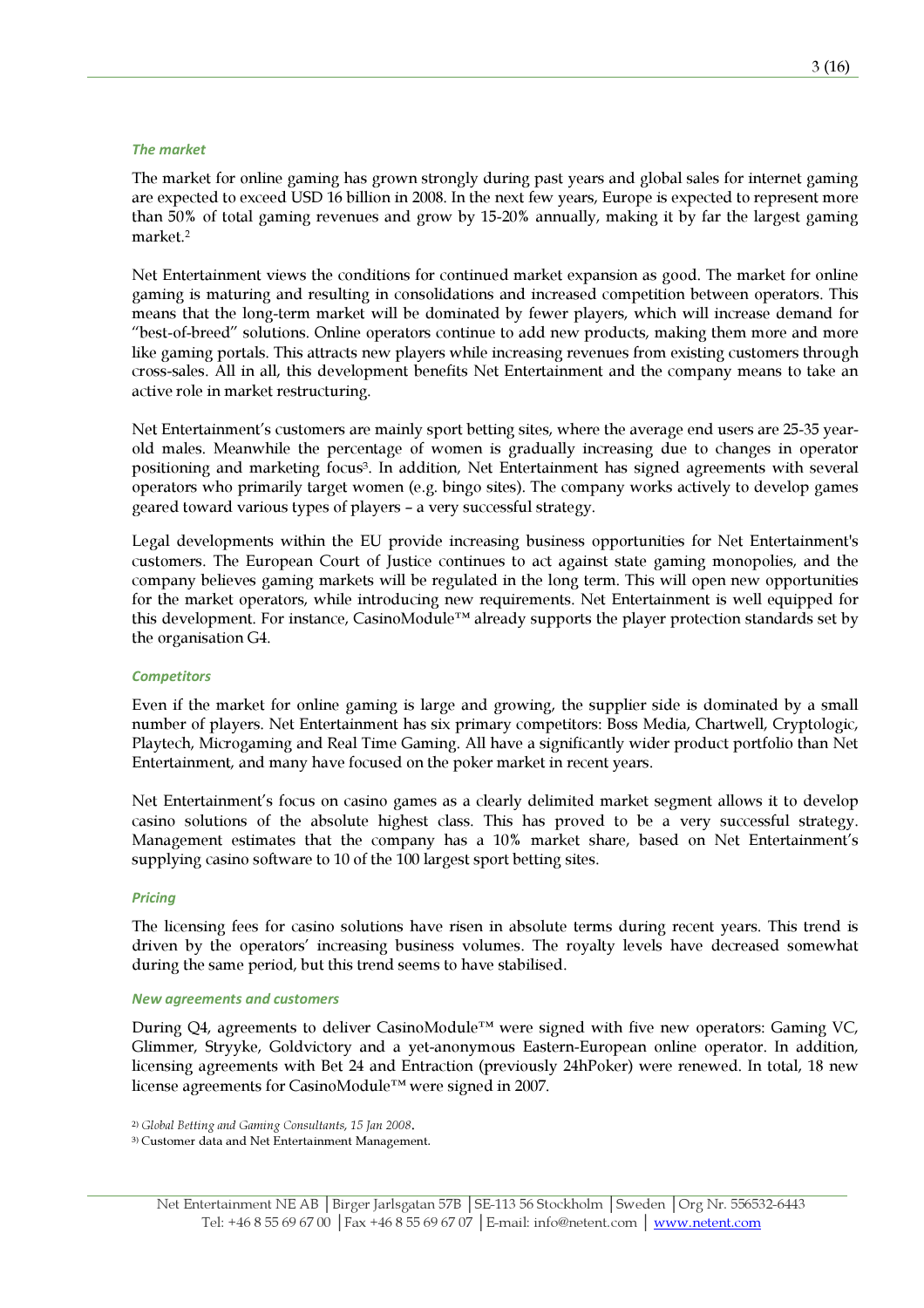8 new casinos were opened during 2007. During the year, a review of existing clients resulted in the termination of 6 casino agreements due to low turnover. At the end Q4, 16 casinos were in various phases of the integration process. Most of these are expected to open during Q1 2008.

### Proposed dividends

As a result of the good financial trend and the company's liquidity, the Board of Directors proposes that the Annual General Meeting approves dividends of SEK 0.75 (0.25) per share for the 2007 financial year.

### Net sales and profit/loss for the 2007 financial year

The Group's combined sales for 2007 totalled SEK 132.0 (99.8) million, a 32.2% increase compared to 2006. Operating profit for 2007 rose 24.0% to SEK 50.6 (40.8) million. Profit after tax amounted to SEK 45.9 (28.5) million, which corresponds to SEK 1.16 (0.72) per share.



### Sales trend for 2003 – 2007

### Cash and cash equivalents, financing and financial position

The Group's cash flow from operating activities during 2007 amounted to SEK 35.9 (36.4) million. Cash flow from investment activities was negative in an amount of SEK 13.4 (negative 18.6) million. Cash flow from financing activities was negative in an amount of SEK 9.9 (negative 9.9) million. On 31 December 2007, the Group's cash and cash equivalents stood at SEK 25.9 (13.1) million, including SEK 5.4 million of funds held on behalf of licensees.

### Investments

Net investments in intangible assets during the year reached SEK 10.5 (14.6) million. Net investments in property, plant, and equipment totalled SEK 3.0 (4.5) million.

### Employees and organisation

There were 67 (53) active employees in the Group at the end of the financial year; 31% (28%) are women. The total head-count including subcontractors was 77 persons at the period's end. Employee costs during the period totalled SEK 44.3 (26.0) million.

At the end of the year, the subsidiary Net Entertainment Malta Ltd employed 9 persons. The Maltese company is responsible for sales, account management, business development, product management and marketing.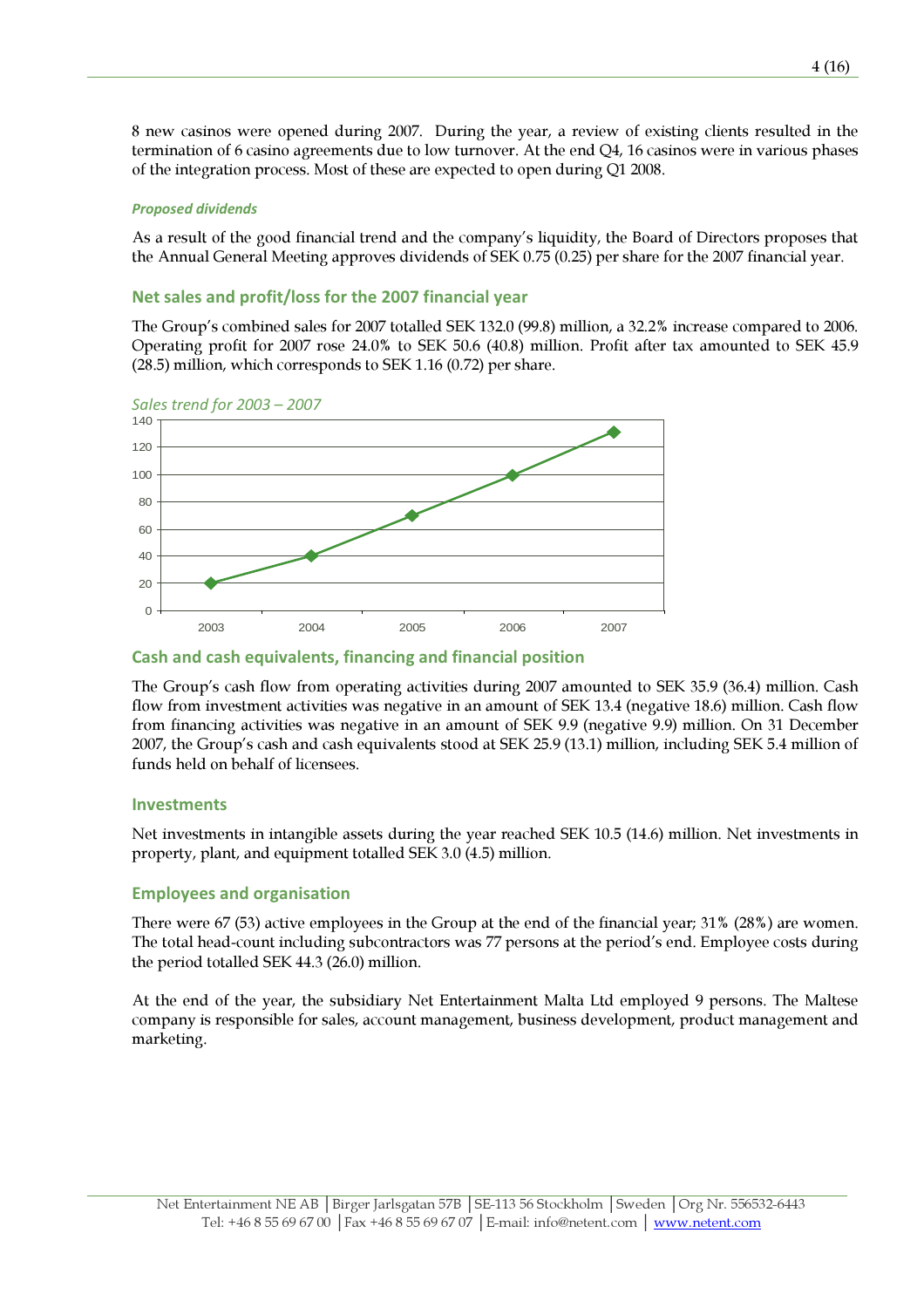### Parent company

The parent company's sales for Q4 2007 were SEK 15.5 million, compared with SEK 44.5 million for Q4 2006. Sales for the 2007 year totalled SEK 78.1 million, compared with SEK 110.0 million for 2006. Operating profit/loss for Q4 amounted to SEK -3,4 (28.3) million, and SEK 4.9 (41.6) million for the year. Profit after tax for the quarter reached SEK 27.0 (19.3) million, and SEK 33.0 (27.9) million for January-December. On 31 December 2007, cash and cash equivalents in the parent company totalled SEK 12.4 million. During Q4 2007, an anticipated dividend of €3,122,000 from Net Entertainment Malta Holding was entered as financial earnings.

Decreased revenues in the parent company compared with the previous periods and years result from Net Entertainment currently having a higher share of revenues in Malta where the company's customers are located. Development costs are no longer capitalised in the parent company either, since projects are ordered and owned by the Maltese subsidiary. However, the original software platform remains and generates royalties. Invoicing is almost entirely intra-group, so this has positively effect capital tied up in accounts receivable.

### Events after the end of the financial year

Since the end of the quarter, four licensees received their gaming licences from the gaming authority in Malta and opened their casinos. In addition, Net Entertainment signed an agreement to deliver CasinoModule™ to a Scandinavian bingo operator.

The development during the first part of quarter one has been strong.

### Outlook ahead

Net Entertainment sees a bright future, and it is the company's assessment that the market will develop well during 2008. The company has a strong, growing customer base that includes several leading operators, and a strong sales chain. Net Entertainment's market-leading products and strong service offerings improve their existing customers' competitiveness, while attracting new operators.

In 2008, Net Entertainment aims to grow more than the market and show strong profitability.

### Accounting principles

### Preparation of the report

This year-end report has been prepared in accordance with IAS 34, Interim Financial Reporting, and follows the provisions of the Swedish Financial Accounting Standards Council's recommendation RR31, Interim Financial Reporting for Groups. The parent company's report has been prepared in accordance with the Swedish Annual Accounts Act and RR 32, Accounting for Legal Entities. The same accounting principles and definitions for key ratios and calculation methods have been used as in the previous annual report. All figures are given in SEK thousands if not indicated otherwise.

No new standards have come into effect that affect Net Entertainment's position or result.

### Segment reporting

The company's core product, CasinoModule™, represented the majority of revenues during the period. Geographically, Net Entertainment's partners (the operators) offer gaming to their customers in many different countries. Net Entertainment does not have access to information about the end customer (the player) and therefore can not determine where gaming revenues originate geographically. Net Entertainment's direct customer's domicile is governed by other reasons than proximity to the local market – for instance suitable gaming legislation, taxation reasons, or other reasons. The benefit of the Internet is that it is a global, cross-border distribution form where gaming site owners can be domiciled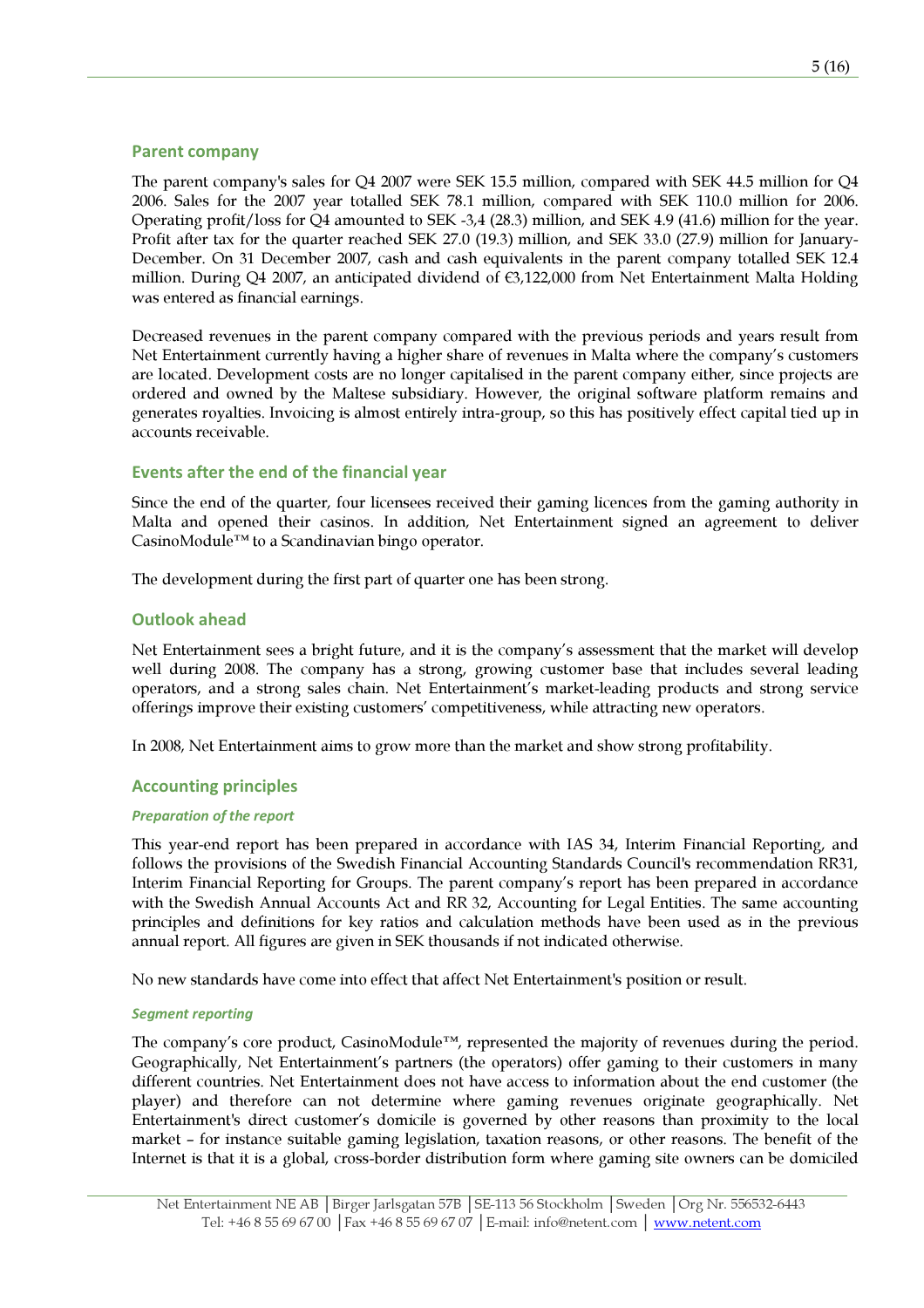anywhere in the world and still serve many local markets around the world. To divide operations into geographical segments according to these companies' addresses would fail to provide relevant information. Even the Net Entertainment Group's operations are spread geographically in the same way for primarily legal and market reasons.

### Risks and uncertainties

Net Entertainment is exposed to certain risks in its operation that can affect the result to a smaller or larger extent. These can be divided into industry/operational risks, and financial risks. The management's general view of the risks that may affect operations has not changed significantly compared with the description given in the most recently published annual report. The description below is a summary. For a detailed description of the risk profile, see Net Entertainment's annual report 2006, pp 10-11 and p 32.

### Industry and operational risks

As specific industry-related operational risks it is noted that since gaming is regulated by law on most national markets, Net Entertainment as casino game supplier and its customers are dependent on the legal situation of the gaming industry, and can be significantly affected by political decisions and legal changes. Net Entertainment has a class 4 license in Malta, which means that the company is permitted to operate hosting for its customers. It is crucial that this license is maintained and extended. Since 2005, Net Entertainment is a member of the organisation G4, which works to prevent gaming addiction (this membership is despite the fact that the company itself does not have any gaming operations). CasinoModule™ has been adapted to follow the organisation's guidelines.

Other operational risks include the company's dependency on maintaining employees' technical skills, retaining major customer contracts, and protecting internally developed products, other intellectual property and contracts. Net Entertainment's competitors and general market swings naturally also affect the company's situation.

#### Financial risks

The Group's results are exposed to changes in exchange rates – the majority of its sales are in Euro, and its costs (transaction exposure) are in Swedish kronor. Net Entertainment does not currently hedge this portion.

Profit/loss and shareholder equity are also affected by changes in exchange rates when foreign subsidiaries' results as well as assets and liabilities are translated to SEK (translation exposure). Foreign subsidiaries' equity is not currently hedged. The Group's operation in Malta has so far been exempted from VAT.

The Maltese authorities are currently reviewing their regulations on foreign gaming companies, but it is not currently possible to gain a definite understanding of possible pending regulatory changes. If portions of the company's operations become subject to VAT, it will most likely affect the result negatively.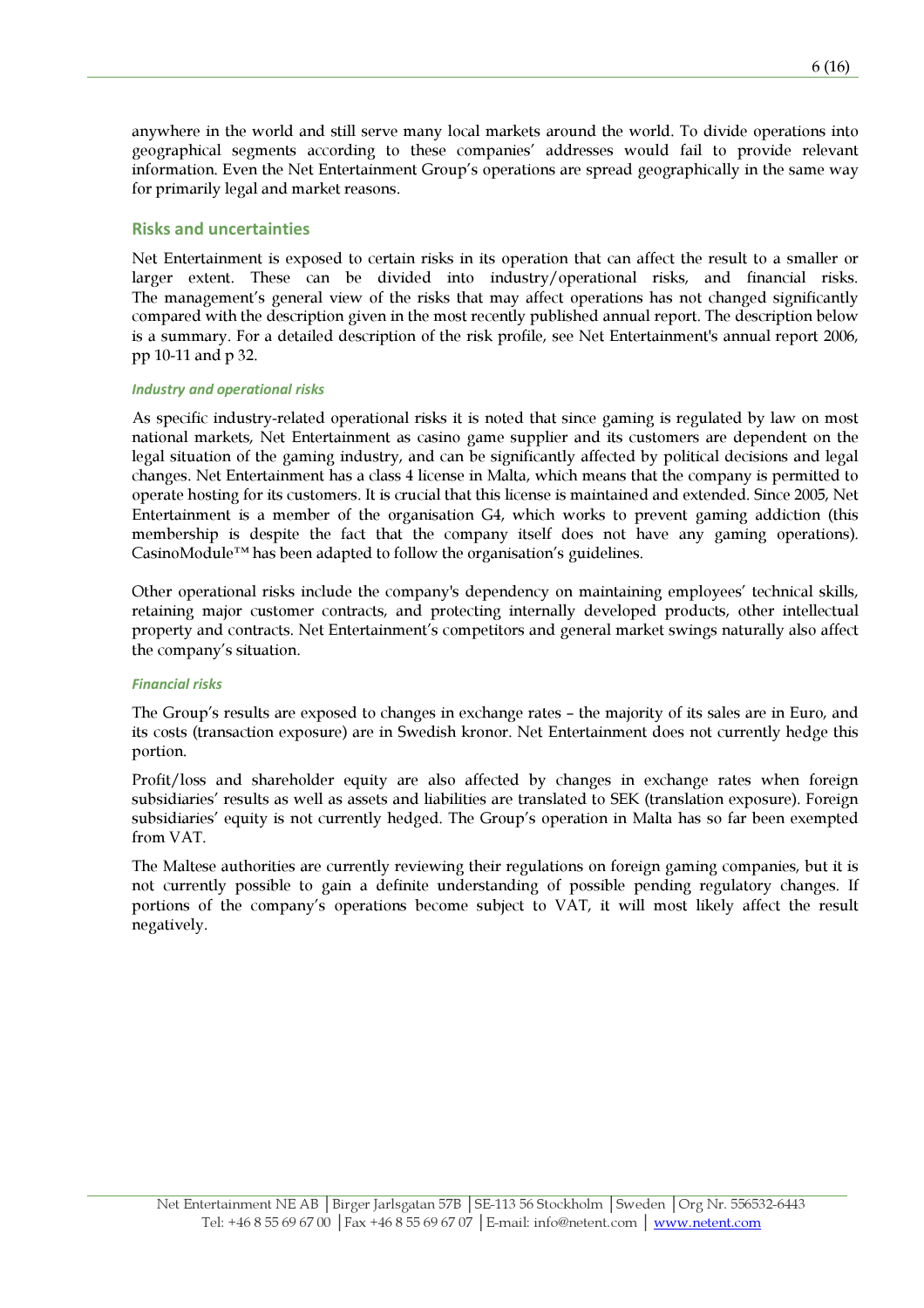### Future reporting

The interim report for the period January–March 2008 will be published 5 May 2008.

Net Entertainment NE AB will hold its Annual General Meeting on Thursday, 10 April 2008 at 13:00 CET in Spårvagnshallarna, Birger Jarlsgatan 57B, Stockholm, Sweden.

Net Entertainment NE AB is required to make the information in this year-end report public as per the Securities Market Act and/or Financial Instruments Trading Act. The information was submitted for publication on 18 February 2008 at 08:30 CET.

Stockholm, 15 February 2008.

Johan Öhman CEO This interim report has not been reviewed by the company's auditor.

For more information, please contact: Johan Öhman CEO Phone: 08-556 967 00 johan.ohman@netent.com Website: www.netent.com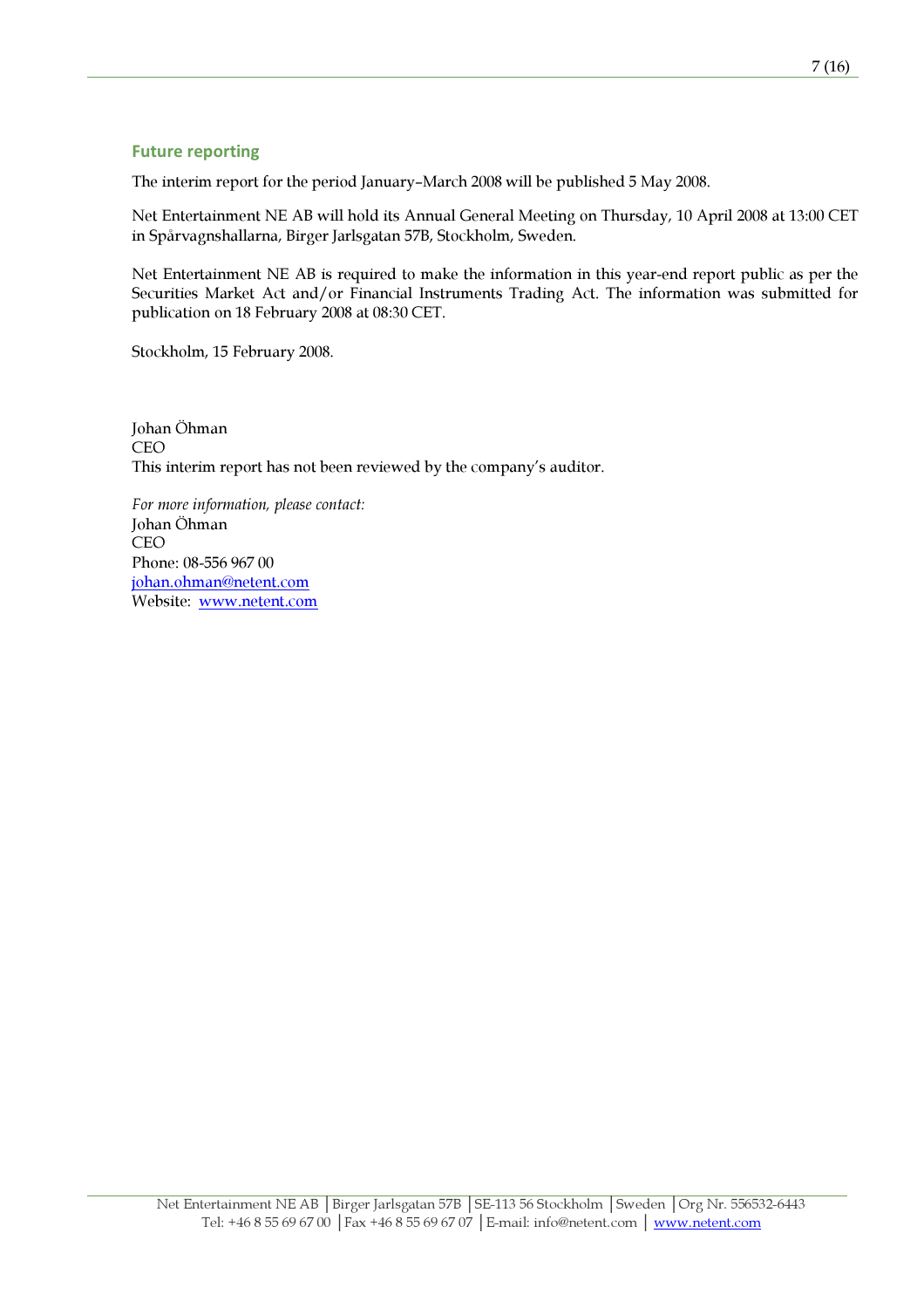# Condensed income statement – Group

|                                                 | Q4       | Q <sub>4</sub> | Jan-Dec  | Jan-Dec  |
|-------------------------------------------------|----------|----------------|----------|----------|
|                                                 | 2007     | 2006           | 2007     | 2 0 0 6  |
|                                                 |          |                |          |          |
| <b>Sales</b>                                    | 36 028   | 30 167         | 131 145  | 99 475   |
| Other income                                    | 292      | 792            | 875      | 298      |
| Capitalized work for own use                    | 3 2 9 8  | 1924           | 9 9 6 7  | 6600     |
| Other external expenses                         | $-9860$  | $-10183$       | $-39263$ | $-33915$ |
| Staff costs                                     | $-12192$ | $-7656$        | $-44250$ | $-26007$ |
| Depreciation, amortisation and impairment       | $-2327$  | $-1164$        | $-7839$  | $-4407$  |
| Other operating expenses                        | $-25$    | $-1243$        | $-55$    | $-1243$  |
| <b>Operating profit</b>                         | 15 214   | 12 637         | 50 580   | 40 801   |
|                                                 |          |                |          |          |
| Financial revenue                               | 111      | 236            | 411      | 237      |
| Financial expenses                              | $-4$     | 90             | $-187$   | $-1195$  |
| Profit before taxes                             | 15 321   | 12 963         | 50 804   | 39 843   |
| <b>Taxes</b>                                    | $-1506$  | $-2762$        | -4 893   | $-11361$ |
| Profit for the period                           | 13815    | 10 201         | 45 911   | 28 4 8 2 |
| Attributable to:                                |          |                |          |          |
| Parent company's shareholders                   | 13815    | 10 201         | 45 911   | 28 4 8 2 |
| Earnings per share (before/after dilution, SEK) | 0.35     | 0.26           | 1.16     | 0.72     |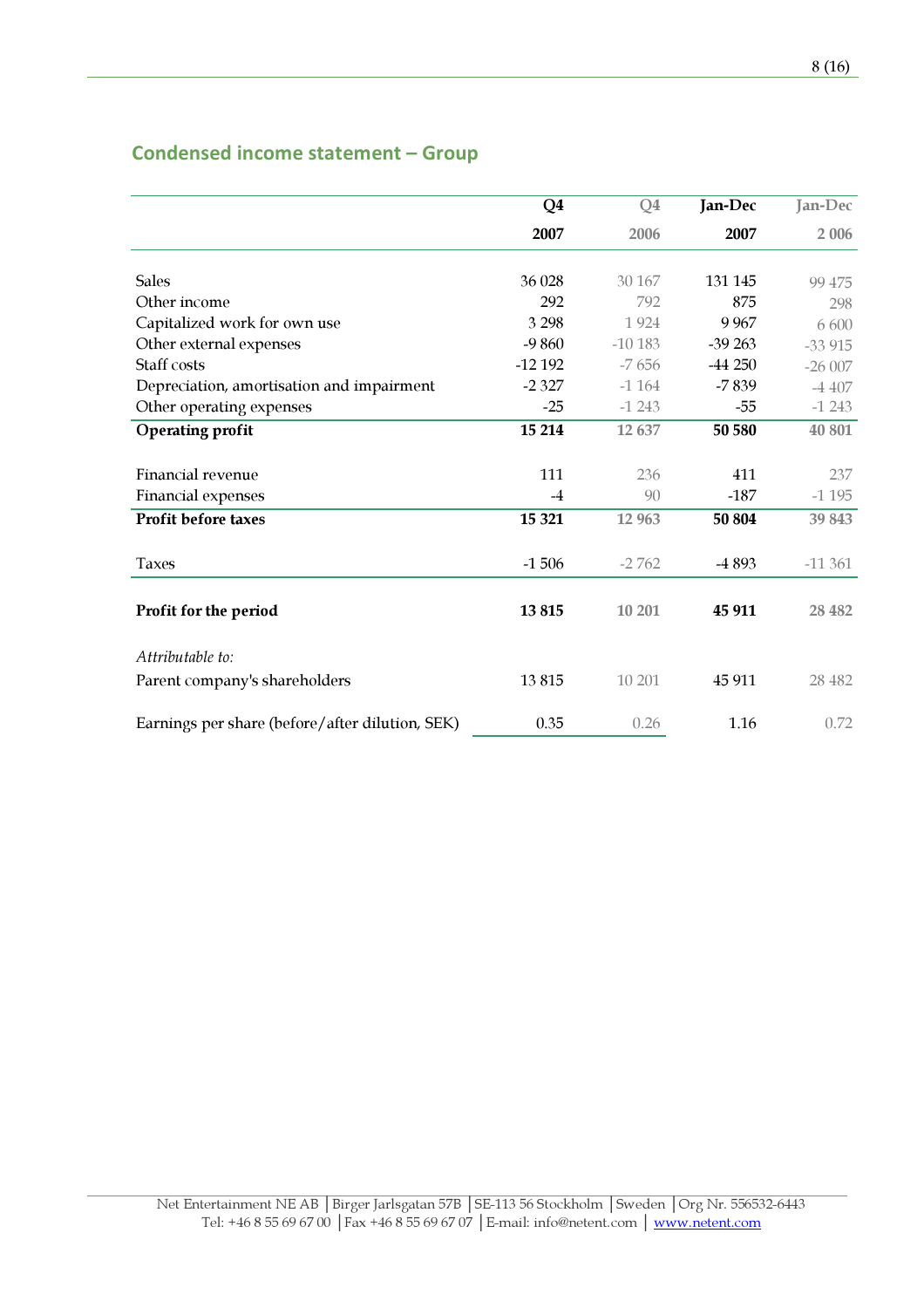## Condensed income statement – parent company

|                                           | Q4      | Q <sub>4</sub> | Jan-Dec  | Jan-Dec  |
|-------------------------------------------|---------|----------------|----------|----------|
|                                           | 2007    | 2006           | 2007     | 2 0 0 6  |
|                                           |         |                |          |          |
| <b>Sales</b>                              | 15 5 28 | 44 5 39        | 78 050   | 110 022  |
| Other income                              | $-2160$ | 160            | 874      | 293      |
| Capitalized work for own use              | $-2049$ | 1924           | 4 6 20   | 6 600    |
| Other external expenses                   | $-6041$ | $-9212$        | $-32827$ | -43 976  |
| <b>Staff costs</b>                        | $-9751$ | $-7585$        | $-40509$ | $-25963$ |
| Depreciation, amortisation and impairment | $-1361$ | $-1032$        | $-5208$  | $-4275$  |
| Other operating expenses                  | 2410    | $-485$         | $-56$    | $-1127$  |
| <b>Operating profit/loss</b>              | $-3424$ | 28 309         | 4 9 4 4  | 41 574   |
|                                           |         |                |          |          |
| Financial revenue                         | 29 5 59 | 133            | 29 710   | 193      |
| Financial expenses                        | $-3$    | 92             | $-186$   | $-1253$  |
| <b>Profit before taxes</b>                | 26 132  | 28 5 34        | 34 468   | 40 514   |
| Allocations                               |         | $-1702$        |          | $-1702$  |
|                                           |         |                |          |          |
| <b>Taxes</b>                              | 876     | $-7531$        | $-1458$  | $-10885$ |
| Period's profit                           | 27 008  | 19 301         | 33 010   | 27 927   |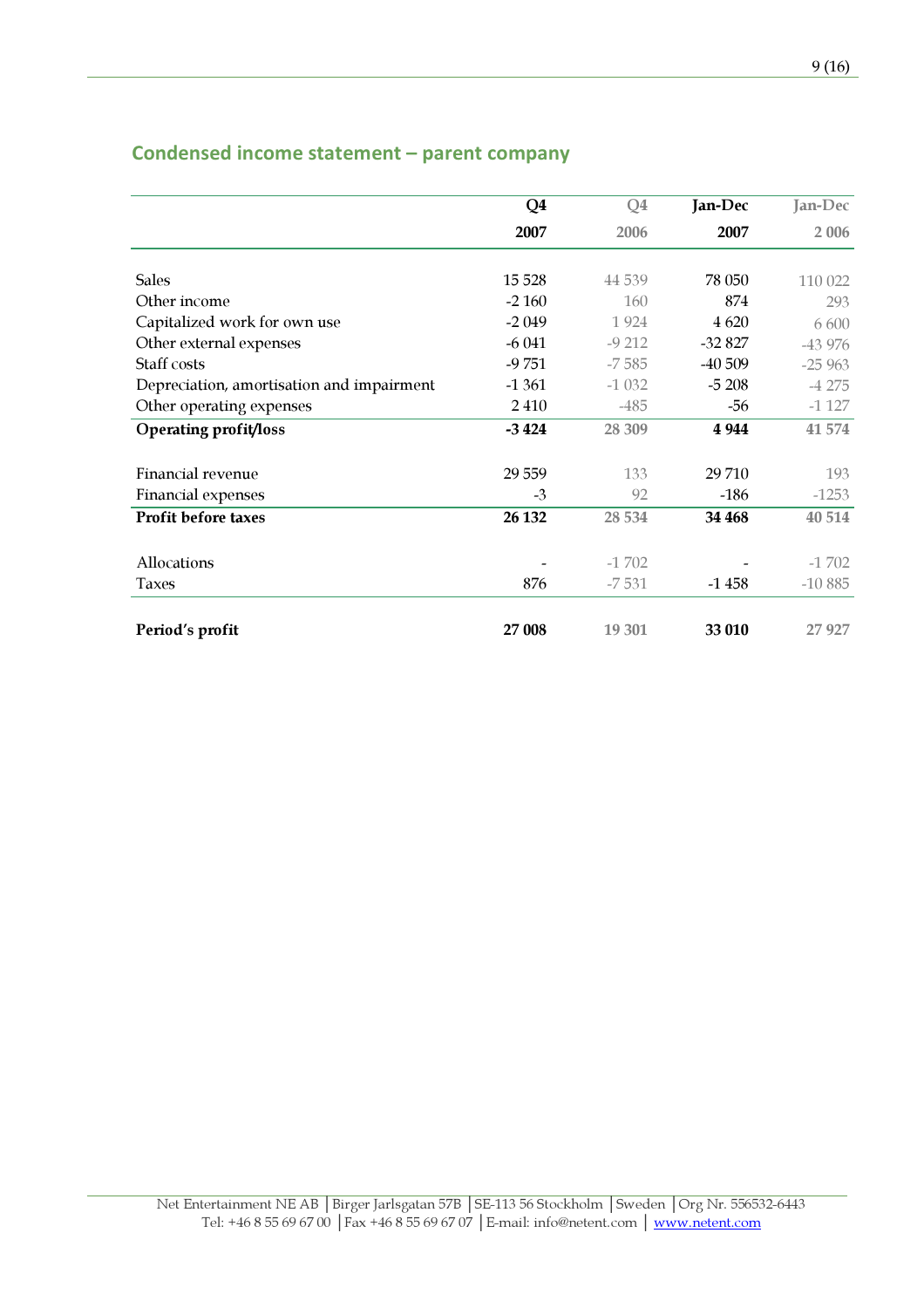## Condensed balance sheet – Group

| <b>ASSETS</b>                                        | 2007-12-31 | 2006-12-31 |
|------------------------------------------------------|------------|------------|
|                                                      |            |            |
| Intangible non-current assets                        | 24 24 6    | 19534      |
| Property, plant and equipment                        | 5860       | 4722       |
| Other long-term receivables                          | 18         | 42         |
| <b>Total non-current assets</b>                      | 30 1 24    | 24 298     |
| Accounts receivable                                  | 11 143     | 5 3 8 6    |
| Prepaid expenses and accrued revenues                | 15874      | 7889       |
| Current income tax recoverable                       | 12 9 53    |            |
| Other receivables                                    | 2085       | 5 9 3 5    |
| Cash and cash equivalents                            | 25 915*    | 13 053     |
| <b>Total current assets</b>                          | 67970      | 32 263     |
| <b>TOTAL ASSETS</b>                                  | 98 094     | 56 561     |
|                                                      |            |            |
| <b>EQUITY AND LIABILITIES</b>                        | 2007-12-31 | 2006-12-31 |
| Share capital                                        | 1 1 9 1    | 1 1 8 7    |
| Other capital contributions                          | 34 200     | 34 204     |
| <b>Reserves</b>                                      | 801        | $-232$     |
| Retained earnings including profit/loss for the year | 16 9 53    | $-19069$   |
| <b>Total equity</b>                                  | 53 145     | 16 090     |
| Deferred tax liabilities                             | 2 1 9 5    | 835        |
| <b>Total non-current liabilities</b>                 | 2 1 9 5    | 835        |
| Accounts payable                                     | 4739       | 3 1 5 9    |
| Current tax liabilities                              | 21 875     | 5 1 7 2    |
| Other liabilities                                    | 7399       | 21 047     |
| Accrued expenses and prepaid revenues                | 8741       | 10 258     |
| <b>Total current liabilities</b>                     | 42 754     | 39 636     |
| TOTAL EQUITY AND LIABILITIES                         | 98 094     | 56 561     |

\*Of which SEK 5.438 million refer to funds held on behalf of licensees.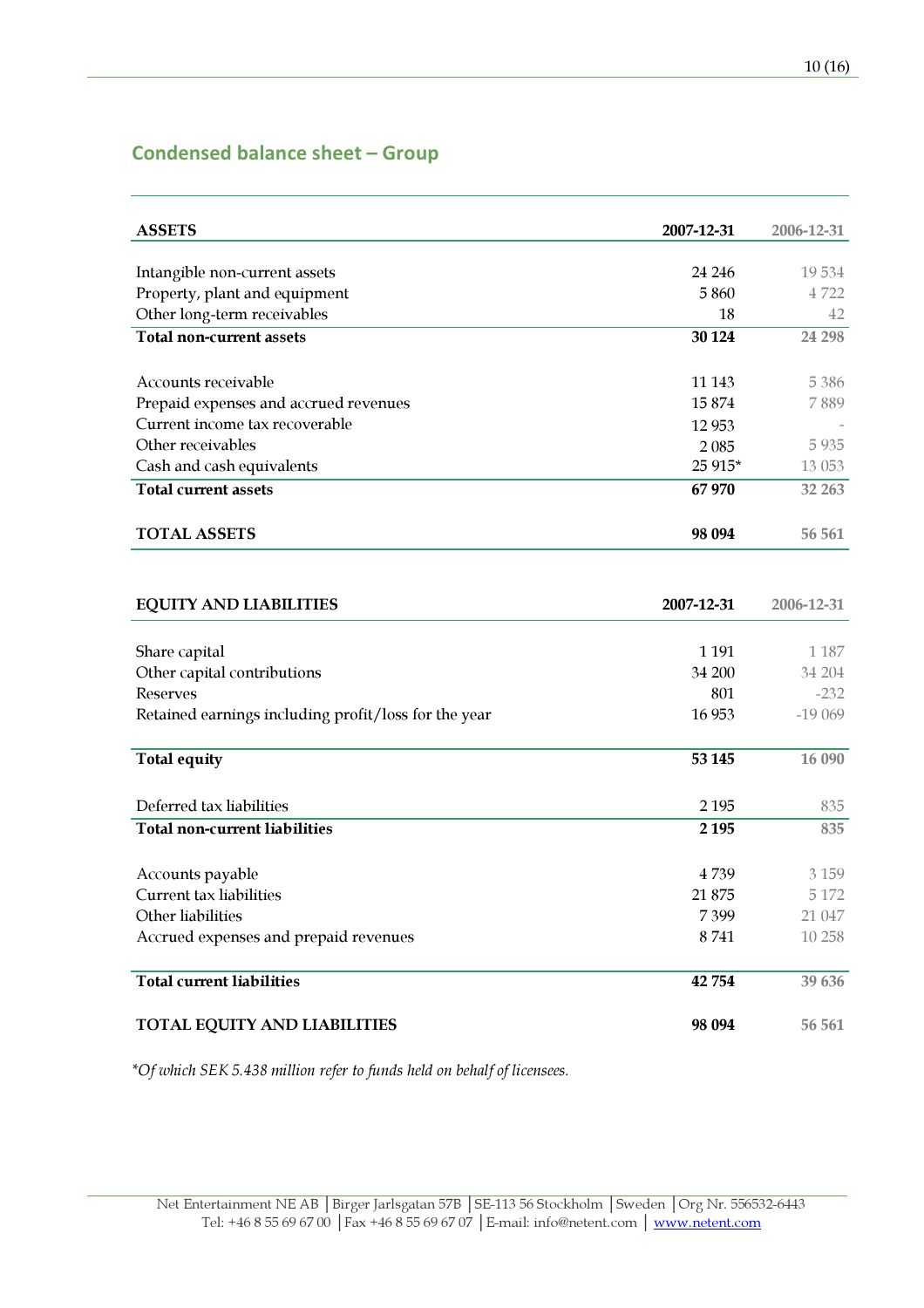## Condensed balance sheet – parent company

| <b>ASSETS</b>                         | 2007-12-31 | 2006-12-31 |
|---------------------------------------|------------|------------|
|                                       |            |            |
| Intangible non-current assets         | 12 656     | 11 921     |
| Property, plant, and equipment        | 3635       | 4722       |
| Shares in subsidiary                  | 142        | 142        |
| Other long-term receivables           | 5          | 42         |
| <b>Total non-current assets</b>       | 16 438     | 16 827     |
|                                       |            |            |
| Accounts receivable                   | 4          | 2 9 6 5    |
| Receivables from Group companies      | 29 619     | 15 5 28    |
| Prepaid expenses and accrued revenues | 2 0 2 4    | 4528       |
| Other receivables                     | 2 0 8 3    | 5 9 3 5    |
| Cash and cash equivalents             | 12 4 62    | 6 1 2 7    |
| <b>Total current assets</b>           | 46 192     | 35 083     |
|                                       |            |            |
| <b>TOTAL ASSETS</b>                   | 62 630     | 51 910     |
|                                       |            |            |
|                                       |            |            |
| <b>EQUITY AND LIABILITIES</b>         | 2007-12-31 | 2006-12-31 |
|                                       |            |            |
| Share capital                         | 1 1 9 1    | 1 1 8 7    |
| Reserve fund                          | 38         | 38         |
| Profit brought forward                | 3650       | $-14385$   |
| Profit for the year                   | 33 010     | 27 9 27    |
| <b>Total equity</b>                   | 37889      | 14 767     |
|                                       |            |            |
| <b>Untaxed reserves</b>               |            |            |
|                                       | 2982       | 2 9 8 2    |
| Deferred tax liabilities              |            |            |
| <b>Total non-current liabilities</b>  |            |            |
|                                       |            |            |
| Accounts payable                      | 4 5 0 4    | 3 1 5 9    |
| Liabilities to Group companies        | 1806       | 377        |
| <b>Current tax liabilities</b>        | 6763       | 5 1 7 2    |
| Other liabilities                     | 924        | 21 048     |
| Accrued expenses and prepaid revenues | 7762       | 4 4 0 5    |
| <b>Total current liabilities</b>      | 21 759     | 34 161     |
|                                       |            |            |
| <b>TOTAL EQUITY AND LIABILITIES</b>   | 62 630     | 51 910     |
|                                       |            |            |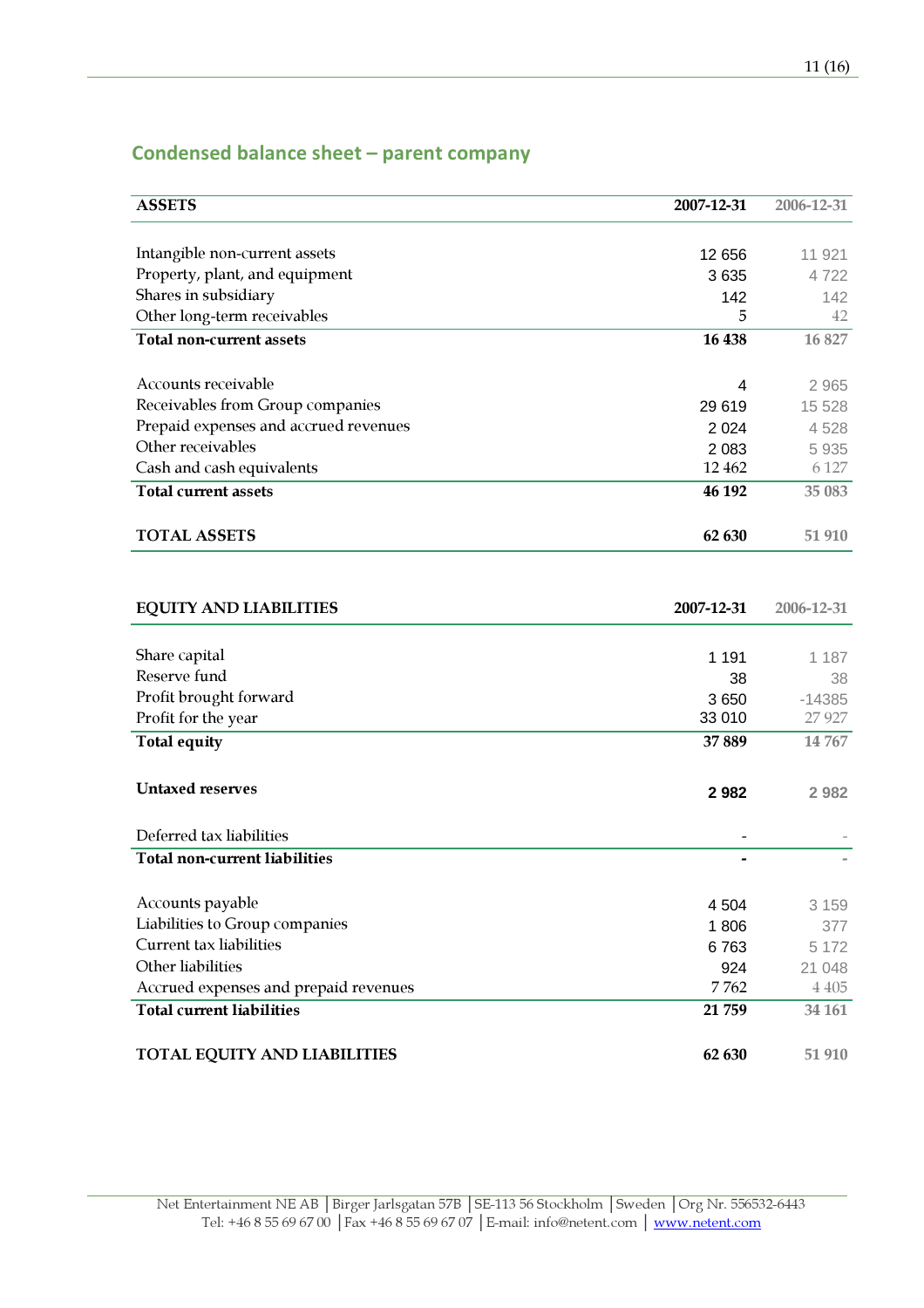## Key data – Group

|                                                  | Q <sub>4</sub> | Q <sub>4</sub> | Jan-Dec    | Jan-Dec    |
|--------------------------------------------------|----------------|----------------|------------|------------|
|                                                  | 2007           | 2006           | 2007       | 2 006      |
|                                                  |                |                |            |            |
| Sales (SEK thousands)                            | 36 320         | 30 959         | 132 020    | 99 773     |
| Operating profit (SEK thousands)                 | 15 214         | 12637          | 50 580     | 40 801     |
| Profit before tax (SEK thousands)                | 15 3 21        | 12 9 63        | 50 804     | 39 843     |
| Profit for the period (SEK thousands)            | 13815          | 10 201         | 45 911     | 28 4 8 2   |
| Operating margin (percent)                       | 41.9           | 40.8           | 38.3       | 40.9       |
| EBIT margin (percent)                            | 42.2           | 41.6           | 38.6       | 41.1       |
| Profit margin (percent)                          | 42.2           | 41.9           | 38.5       | 39.9       |
| Net profit margin (percent)                      | 38.0           | 33.0           | 34.8       | 28.5       |
| Return on investment on shareholders' equity     |                |                |            |            |
| (percent)                                        | 30.24          | 44.14          | 100.49     | 123.25     |
| Equity/assets ratio (percent)                    | 54.2           | 28.4           | 54.2       | 28.4       |
| Quick ratio (percent)                            | 159.0          | 81.4           | 159.0      | 81.4       |
| Net interest-bearing liabilities (SEK thousands) | $-25915$       | $-13053$       | $-25915$   | $-13053$   |
| Net debit/equity ratio (times)                   | $-1.6$         | $-0.8$         | $-1.6$     | $-0.8$     |
| Average number of employees                      | 60             | 37             | 60         | 35         |
| Number of employees at period's end              | 59             | 36             | 59         | 36         |
| Profit/loss per share                            | 0.35           | 0.26           | 1.16       | 0.72       |
| Shareholders' equity per share (SEK)             | 1.34           | 0.41           | 1.34       | 0.41       |
| Cash flow per share (SEK)                        | 0.07           | $-0.07$        | 0.33       | 0.20       |
| Average number of outstanding shares             | 39 553 716     | 39 553 720     | 39 553 716 | 39 553 720 |
| Number of outstanding shares at the period's     | 39 553 716     | 39 553 720     | 39 553 716 | 39 553 720 |
| end                                              |                |                |            |            |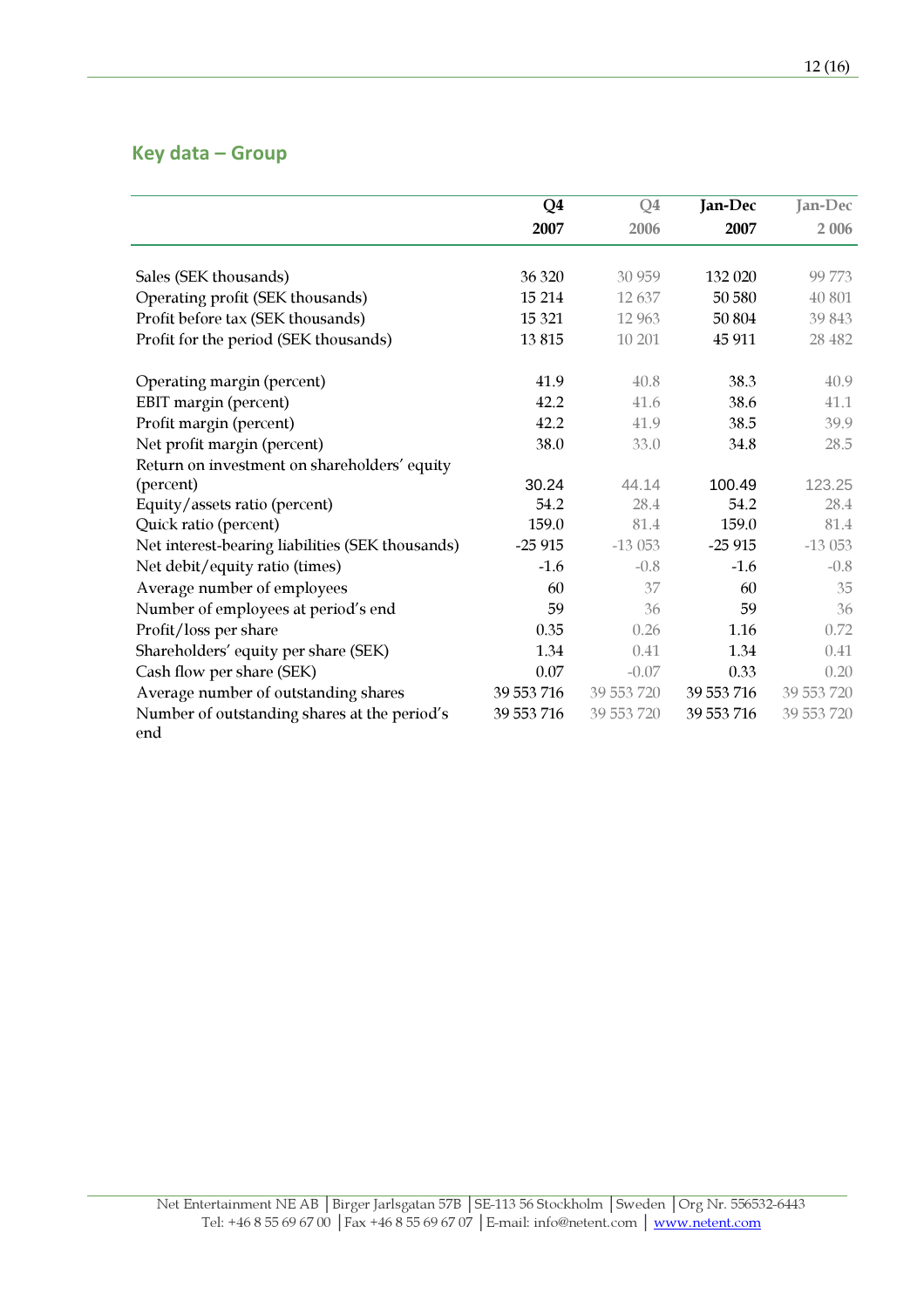|                                                                                                    |         |                        |         | Accumulated<br>profit/loss |          |
|----------------------------------------------------------------------------------------------------|---------|------------------------|---------|----------------------------|----------|
|                                                                                                    | Share   | Other capital          |         | incl. year's               | Total    |
|                                                                                                    | capital | contributions Reserves |         | profit/loss                | equity   |
| Opening equity, 1 January 2007                                                                     | 1 0 21  | 34 204                 |         | $-23096$                   | 12 1 29  |
| Translation differences for the year                                                               |         |                        | $-232$  |                            | $-232$   |
| Total changes in value recognized directly<br>in equity, excl. transactions with company<br>owners |         |                        | $-232$  |                            | $-232$   |
| Profit for the year                                                                                |         |                        |         | 28 4 82                    | 28 4 8 2 |
| Total changes in value, excl. transactions<br>with company owners                                  |         |                        | $-232$  | 28 4 82                    | 28 250   |
| Dividends to former parent company<br>(Betsson AB)<br>Group contributions to former parent company |         |                        |         | -9889                      | -9889    |
| (Betsson AB)                                                                                       |         |                        |         | $-20000$                   | $-20000$ |
| Tax effects of group contributions                                                                 |         |                        |         | 5 600                      | 5 600    |
| Bonus issue and split                                                                              | 166     |                        |         | $-166$                     |          |
| <b>Closing equity 31 December 2007</b>                                                             | 1 1 8 7 | 34 204                 | $-232$  | $-19069$                   | 16 090   |
| Translation differences for the year                                                               |         |                        | 1 0 3 3 |                            | 1 0 3 3  |
| Total changes in value recognized directly<br>in equity, excl. transactions with company           |         |                        |         |                            |          |
| owners                                                                                             |         |                        | 801     |                            | 801      |
| Profit for the year                                                                                |         |                        |         | 45 911                     | 45 911   |
| Total changes in value, excl. transactions<br>with company owners                                  |         |                        | 801     | 45 911                     | 46712    |
| Dividends paid                                                                                     |         |                        |         | -9889                      | -9889    |
| Bonus issue                                                                                        | 4       | -4                     |         |                            |          |
| <b>Closing equity 31 December 2007</b>                                                             | 1 1 9 1 | 34 200                 | 801     | 16 953                     | 53 145   |

# Change in shareholders' equity for the period – Group

There is no minority interest in the Group. All equity is therefore attributed to parent company shareholders.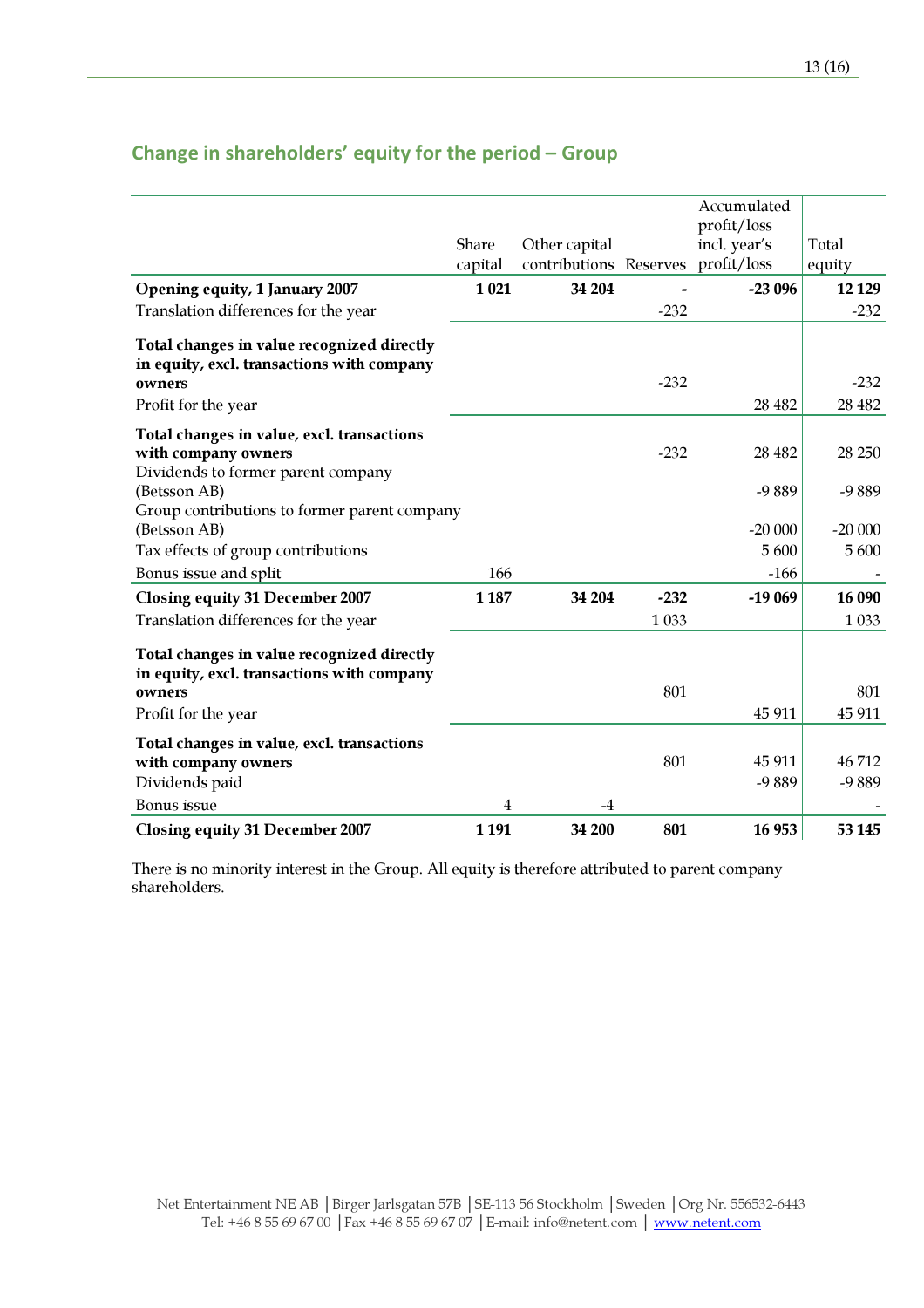# Condensed cash flow statement – Group

|                                                                                   | Q <sub>4</sub>    | Q <sub>4</sub>     | Jan-Dec             | Jan-Dec             |
|-----------------------------------------------------------------------------------|-------------------|--------------------|---------------------|---------------------|
|                                                                                   | 2007              | 2006               | 2007                | 2 0 0 6             |
| Cash flows from operating activities before<br>changes in working capital         | 19 15 8           | 22 264             | 59 388              | 43723               |
| Changes in working capital                                                        | $-12545$          | $-5963$            | $-23509$            | $-7341$             |
| Cash flows from operating activities                                              | 6613              | 16 301             | 35 879              | 36 382              |
| Acquisition of intangible assets<br>Acquisition of property, plant, and equipment | $-3791$<br>$-210$ | $-7558$<br>$-1965$ | $-10460$<br>$-3003$ | $-14560$<br>$-4461$ |
| Sales of property, plant, and equipment<br>Divestment of shares and participating |                   | 61                 |                     | 190                 |
| interests, subsidiary                                                             |                   |                    |                     |                     |
| Divestment of other financial assets                                              | 24                | $-8$               | 24                  | $-8$                |
| Change in long-term receivables                                                   |                   | 315                |                     | 278                 |
| Cash flow from investing activities                                               | $-3977$           | 7 1 4 6            | $-13439$            | $-18561$            |
| Dividends paid                                                                    |                   | $-9889$            | $-9889$             | $-9889$             |
| Cash flows from financing activities                                              |                   | $-2743$            | -9889               | $-9889$             |
| <b>Exchange rate differences</b>                                                  | 223               |                    | 311                 |                     |
| Cash flow for the period                                                          | 2859              | $-2743$            | 12 862*             | 7932                |

\*Of which SEK 5.438 million refer to funds held on behalf of licensees.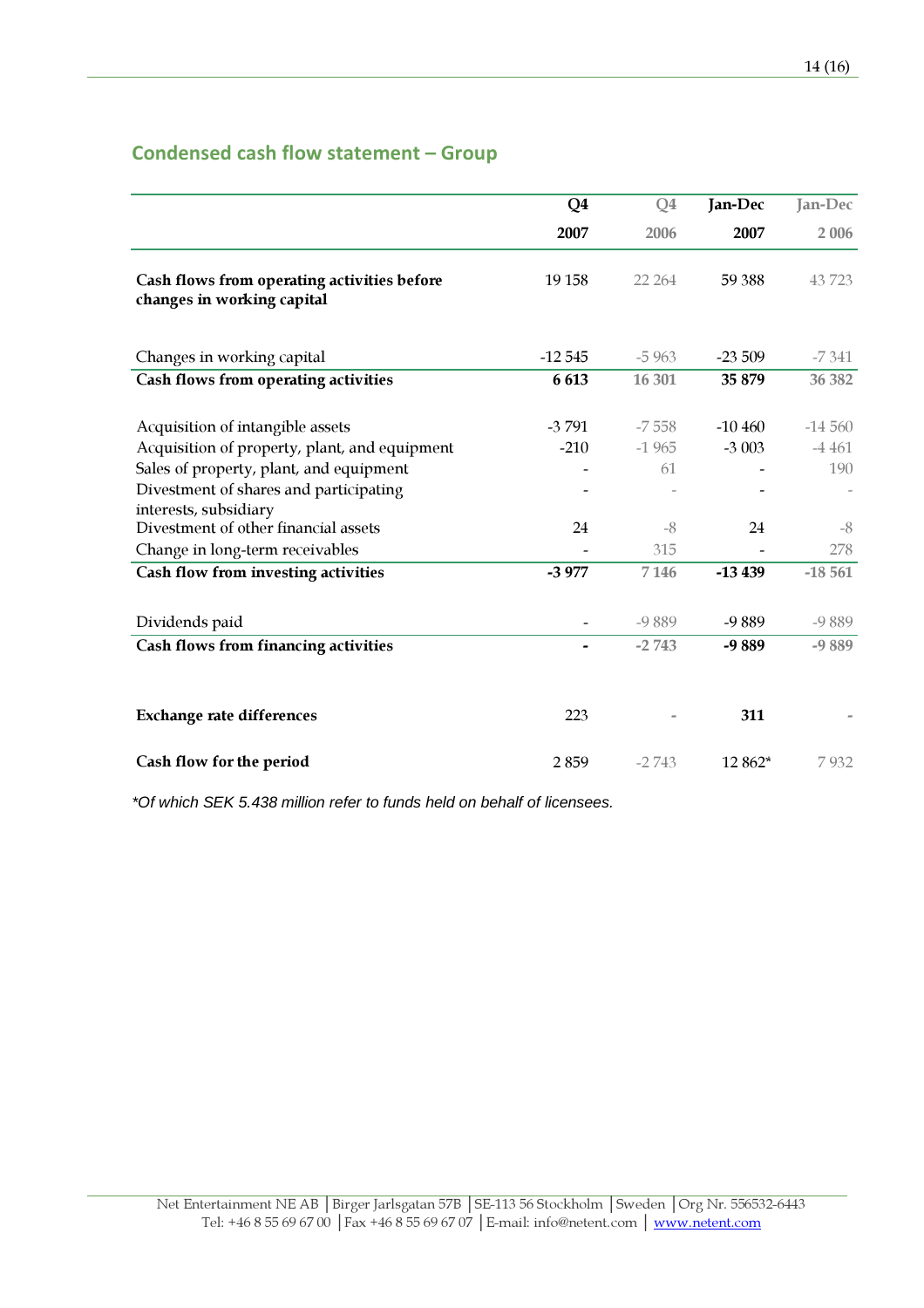## **Definitions**

### Acid test ratio

Current assets divided by current liabilities, including proposed but not yet adopted dividends.

## Average number of employees

The number of employees converted into full-time equivalents.

### Cash flow per share

Cash flow for the year, divided by the weighted average number of shares outstanding during the year, adjusted for additional shares in the event of conversion of outstanding warrants.

### EBIT margin

Operating profit/loss plus financial income, divided by revenues for the period.

### Equity/assets ratio

Equity at the end of period as a percentage of total assets at the end of period.

Net debt/equity ratio (times)

Net of interest-bearing earnings and liabilities minus financial assets incl. cash and cash equivalents divided by shareholder's equity.

### Net interest-bearing liabilities

Net of interest-bearing earnings and liabilities minus financial assets incl. cash and cash equivalents.

### Net profit margin

Profit/loss after tax, divided by revenues for the period.

### Number of employees at end of year

The number of employees at the last monthly wage-payment day.

### Operating margin

Operating profit/loss, divided by revenues for the period.

### Outstanding number of shares

The number of shares outstanding at the end of the respective period, adjusted for bonus issue and share split. Profit margin

Profit/loss after financial items, divided by revenues for the period.

### Profit/loss per share

Profit/loss after tax divided by the average number of shares outstanding during the period.

### Return on investment on shareholders' equity

Year's profit/loss divided by average shareholder equity for the period.

### Shareholders' equity per share

Shareholders' equity divided by the number of shares outstanding at the end of the period.